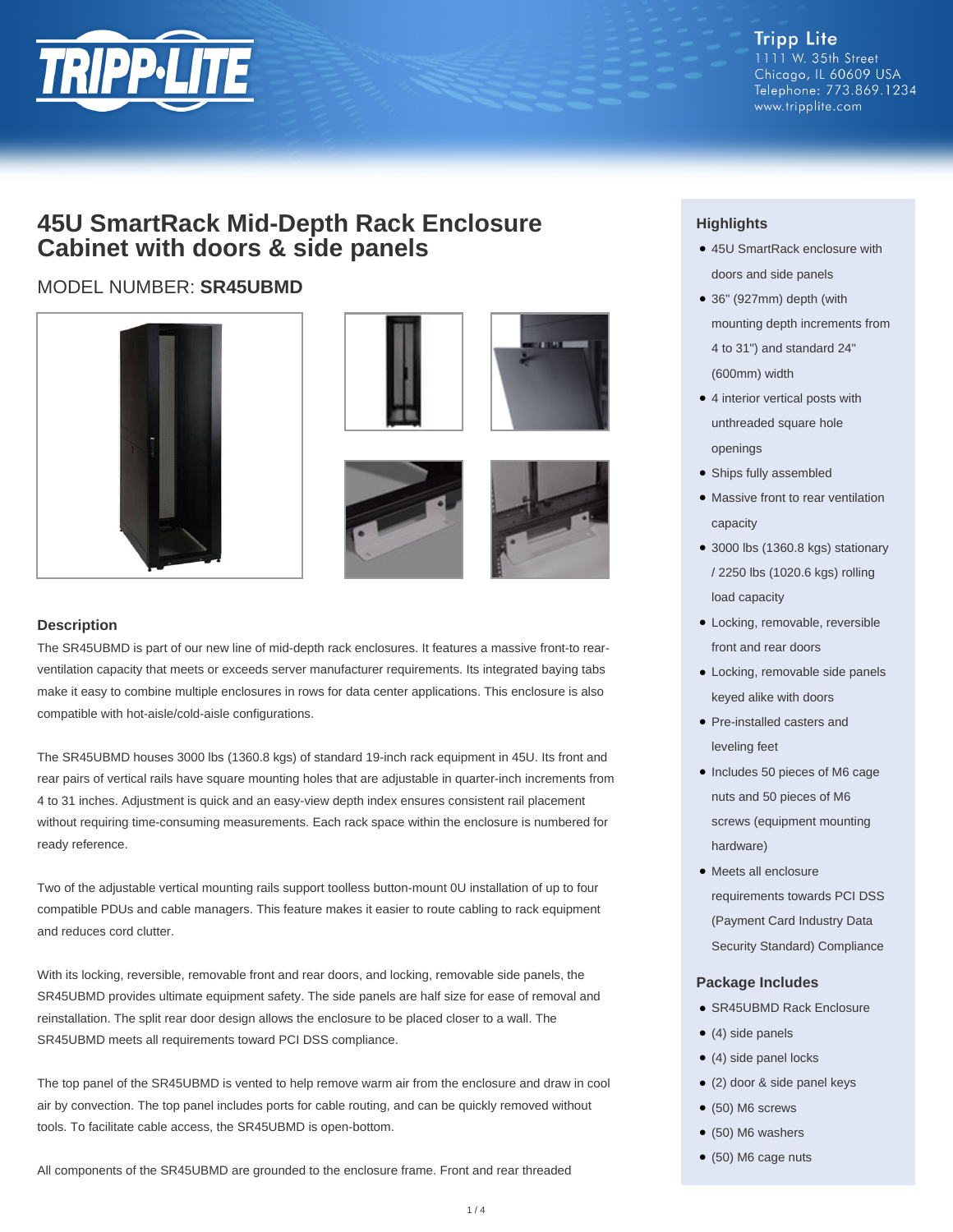

grounding points are provided for connection to the facility earth ground. The removable front and rear doors feature quick-release ground wires.

To simplify deployment, the SR45UBMD comes with preinstalled casters that enable it to be easily maneuvered into the desired location, where it can be secured by adjusting the preinstalled levelers. Note: the casters are intended for minor position adjustments and are not designed for moving the enclosure over long distances.

The SR45UBMD comes with a 5-year product warranty. As part of the SmartRack family, the SR45UBMD is compatible with Tripp Lite's extensive range of rackmount accessories, enabling you to customize your solution to meet any requirement.

#### **Features**

- Ships fully assembled for rapid deployment and rolls into place on pre-installed casters allowing the enclosure to be pre-configured and rolled to the final installation location - casters are removable
- Front and rear sets of equipment mounting rails adjust in 1/4" increments. Adjustment is quick and convenient. The easy-view depth index ensures consistent rail placement without requiring timeconsuming measurements.
- Toolless accessory mounting rails (2 rails per enclosure) include slots for quick installation of compatible PDUs and vertical cable managers. Mounting slots are arranged in an industry-standard pattern compatible with a wide variety of accessories. Each rail can accommodate two vertical PDUs or cable managers side-by-side (four items per enclosure).
- Enclosure includes mounting hardware of 50 pieces of M6 cage nuts and 50 pieces of M6 screws
- Textured powder coat finish for tough resistance to environmental concerns such as deployment in warehouses.
- Massive front to rear ventilation capacity. 65+% open space in door perforation pattern meets or exceeds server manufacturer requirements.
- Maximum usable internal depth of 31 inches/78.75 cm (front to rear rail).
- Weight ratings of 3000 lbs (1360.8 kgs) stationary and 2250 lbs (1020.6 kgs) rolling.
- Front door is locking, reversible and removable.
- Rear doors are locking and reversible. Split rear door design reduces clearance requirements for service entry allowing the enclosure to be placed closer to a wall.
- Locking removable side panels are 'half size' to make them smaller and lighter improving ease of installation and servicing. Two side panels per side (4 panels total). Side panels are keyed alike to the front and rear doors.
- Built in baying tabs allow enclosures to be combined securely in rows. Center-to-center width can be set at 600mm or 24" to match standard data center floor tiles.
- Leveling feet extend to allow enclosure to be positioned on uneven floors. Levelers are removable.
- Convenient grounding system. All components are grounded to the enclosure frame which includes multiple connections for facility ground. Front and rear doors include quick-release ground wires.
- Open bottom for cable access.

#### ● Owner's Manual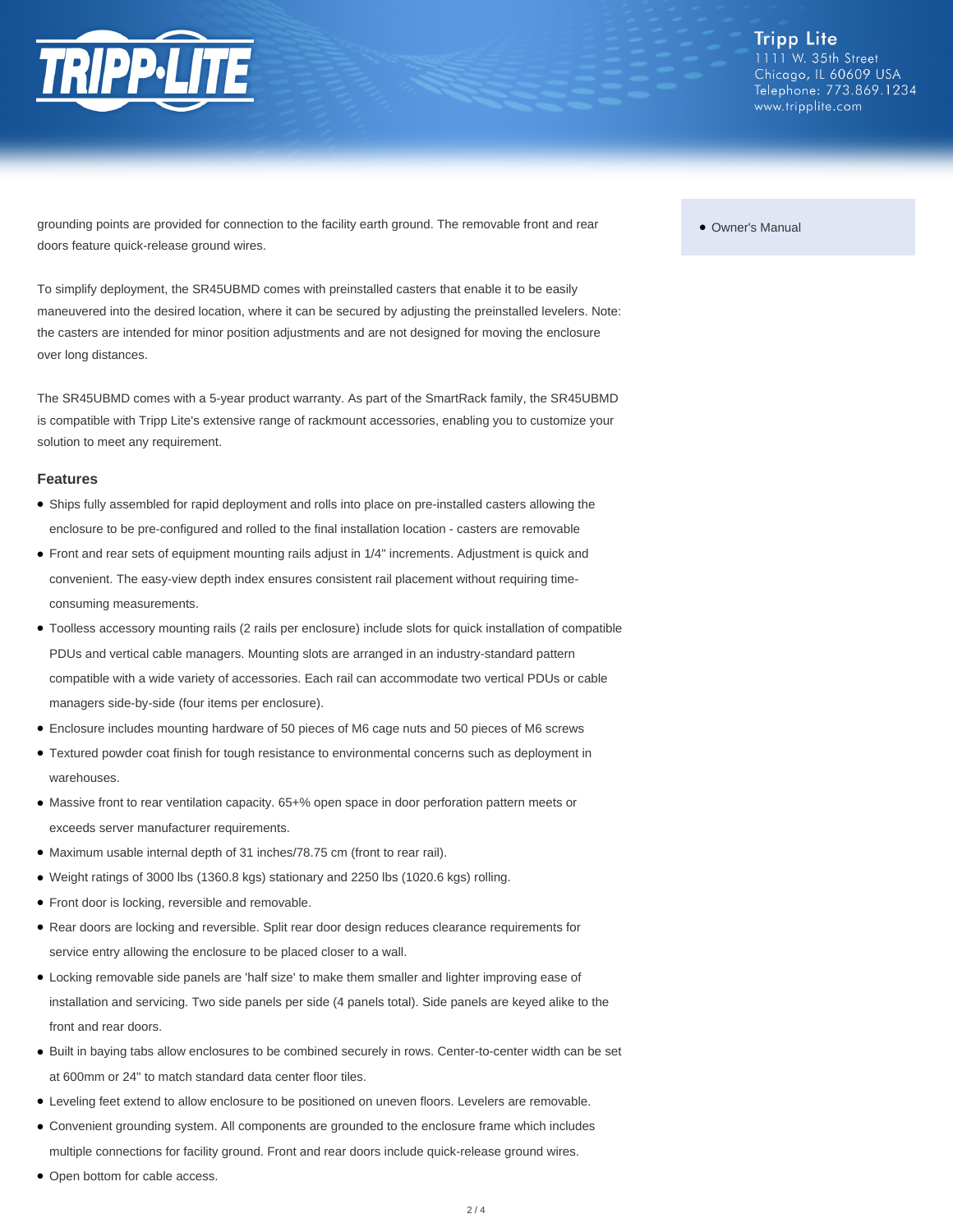

- Top panel has generous cable access holes. Panel can be removed toollessly in seconds without having to disconnect cables first.
- Included stabilizing brackets are used for shipment and can be reattached at the bottom of the enclosure frame on the inside or outside of the rack.
- Meets all enclosure requirements towards PCI DSS (Payment Card Industry Data Security Standard) Compliance
- Compatibility with airflow optimization accessories as well as cable management accessories.

# **Specifications**

| <b>OVERVIEW</b>                 |                                  |  |
|---------------------------------|----------------------------------|--|
| <b>UPC Code</b>                 | 037332174475                     |  |
| <b>Device Compatibility</b>     | Patch Panel; Network Switch; UPS |  |
| Rack Type                       | Enclosure                        |  |
| <b>PHYSICAL</b>                 |                                  |  |
| Color                           | <b>Black</b>                     |  |
| Factory Preset Rack Depth (in.) | 22.75                            |  |
| Factory Preset Rack Depth (cm)  | 57.8                             |  |
| Factory Preset Rack Depth (mm)  | 578                              |  |
| Maximum Device Depth (cm)       | 78.74                            |  |
| Maximum Device Depth (in.)      | 31                               |  |
| Maximum Device Depth (mm)       | 787                              |  |
| Minimum Device Depth (cm)       | 10.16                            |  |
| Minimum Device Depth (in.)      | $\overline{4}$                   |  |
| Minimum Device Depth (mm)       | 102                              |  |
| Rack Height                     | 45U                              |  |
| Shipping Dimensions (hwd / cm)  | 213.36 x 66.04 x 101.60          |  |
| Shipping Dimensions (hwd / in.) | 84.00 x 26.00 x 40.00            |  |
| Shipping Weight (kg)            | 151.95                           |  |
| Shipping Weight (lbs.)          | 335.00                           |  |
| Unit Dimensions (hwd / cm)      | 212.725 x 60.02 x 91.44          |  |
| Unit Dimensions (hwd / in.)     | 83.75 x 23.63 x 36               |  |
| Unit Weight (kg)                | 129.27                           |  |
| Unit Weight (lbs.)              | 285                              |  |
| Weight Capacity - Rolling (kg)  | 1,021                            |  |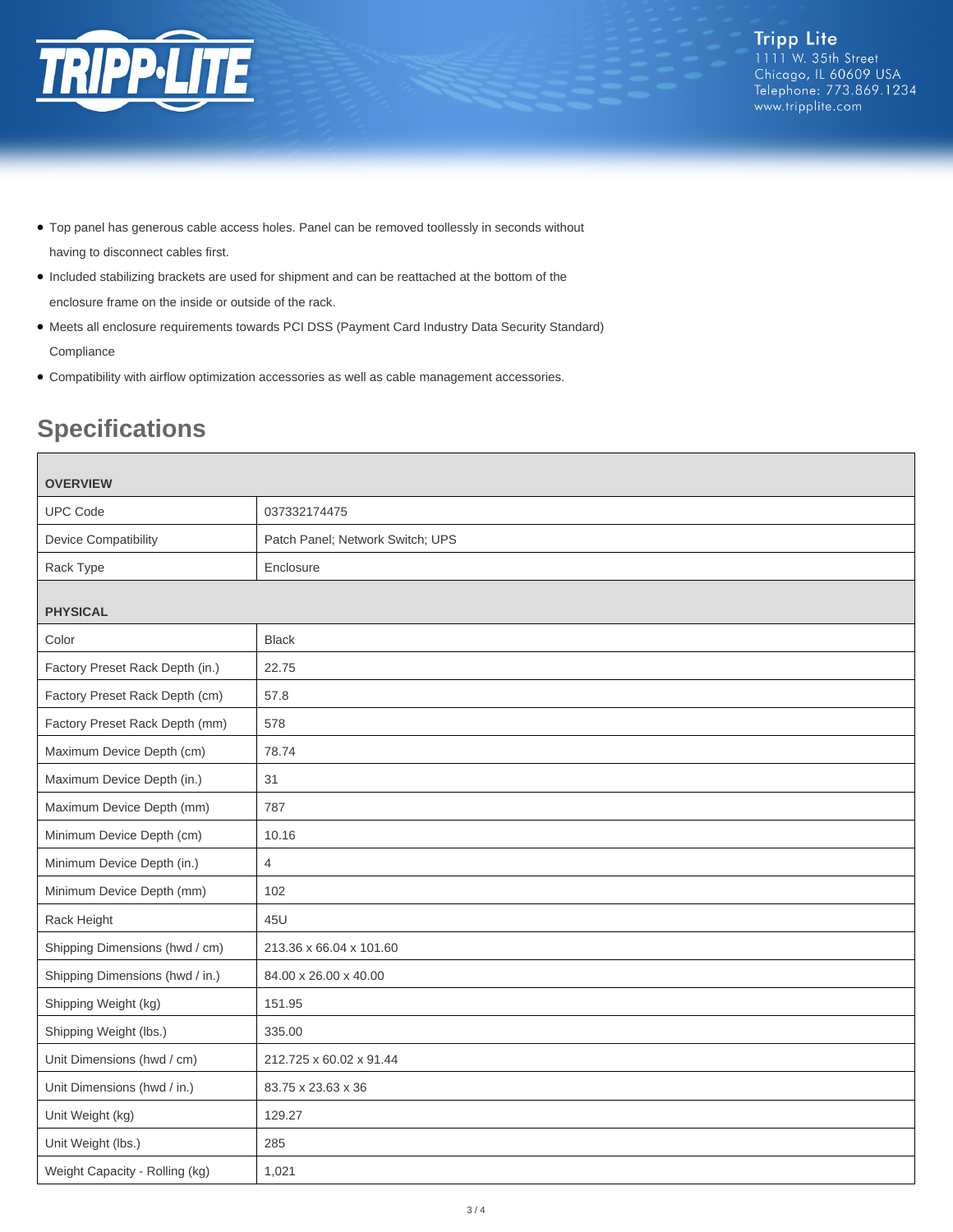

| Weight Capacity - Rolling (lbs.)              | 2250                                      |
|-----------------------------------------------|-------------------------------------------|
| Weight Capacity - Stationary (kg)             | 1,361                                     |
| Weight Capacity - Stationary (lbs.)           | 3000                                      |
| Rack Depth                                    | Mid                                       |
| Number of Vertical Mounting Rails             | $\overline{4}$                            |
|                                               |                                           |
| <b>SPECIAL FEATURES</b>                       |                                           |
| Grounding Lug                                 | Front and back door frames                |
| <b>Built-in Cable Management</b>              | Yes                                       |
|                                               |                                           |
| <b>STANDARDS &amp; COMPLIANCE</b>             |                                           |
| Certifications                                | UL60950; RoHS; CE; IP20 Protection Rating |
| Approvals                                     | EIA/ECA-310-E                             |
|                                               |                                           |
| <b>WARRANTY</b>                               |                                           |
| <b>Product Warranty Period</b><br>(Worldwide) | 5-year limited warranty                   |

© 2021 Tripp Lite. All rights reserved. All product and company names are trademarks or registered trademarks of their respective holders. Use of them does not imply any affiliation with or endorsement by them. Tripp Lite has a policy of continuous improvement. Specifications are subject to change without notice. Tripp Lite uses primary and third-party agencies to test its products for compliance with standards. See a list of Tripp Lite's testing agencies: <https://www.tripplite.com/products/product-certification-agencies>